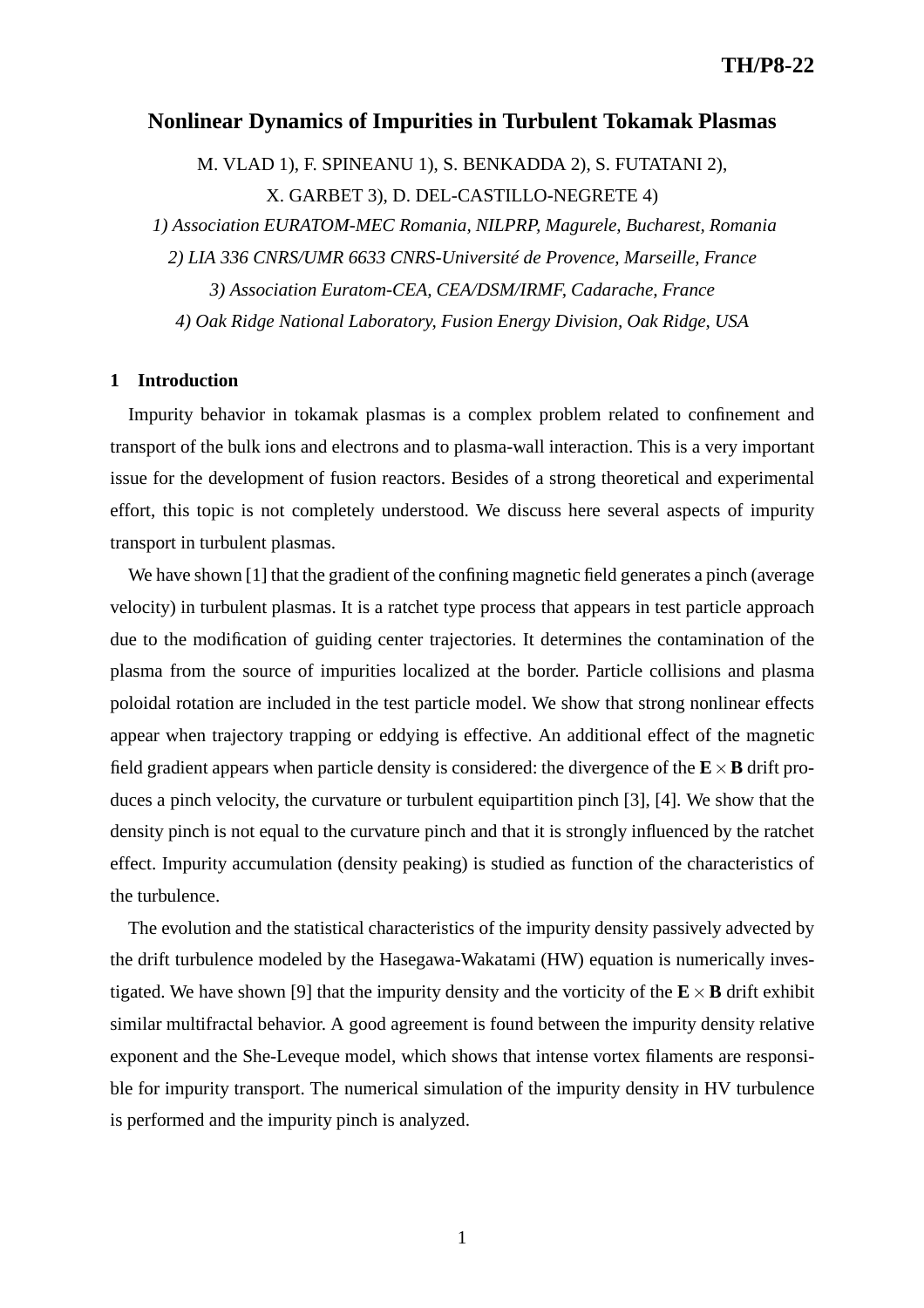#### **2 Impurity pinch produced by the inhomogeneity of the magnetic field**

We consider in slab geometry an electrostatic turbulence represented by an electrostatic potential  $\phi^e$ (**x**,*t*), where **x**  $\equiv$  (*x*<sub>1</sub>,*x*<sub>2</sub>) are the Cartesian coordinates in the plane perpendicular to the confining magnetic field directed along *z* axis,  $\mathbf{B} = B\mathbf{e}_z$ . The magnetic field depends on the distance from the main symmetry axis as  $B = B_0 \exp(-x_1/L_B)$ , where  $B_0$  is the value of the magnetic field in the origin of the coordinates that is at  $\mathbf{x} = \mathbf{0}$  and  $L_B$  is its characteristic decay distance. The electrostatic potential is considered to be a stationary and homogeneous Gaussian stochastic field with known two-point Eulerian correlation function (the Fourier transform of the spectrum). We study the transport of test particles (section 2.1) and of passive fields (section 2.2) advected by such stochastic field.

The aim of this study is to determine the transport of impurities as function of the characteristics of the turbulence. It provides the transport coefficient scaling in different regimes and the understanding of the nonlinear effects. In particular, the conditions that correspond to impurity accumulation can be identified. A self-consistent numerical study of impurity dynamics is presented in section 3.

### **2.1 Test particle pinch**

The test particle motion in the guiding center approximation is modeled by

$$
\frac{d\mathbf{x}(t)}{dt} = -\exp(x_1/L_B)\nabla\phi(\mathbf{x},t) \times \mathbf{e}_z + \mathbf{V}_p + \eta(t),
$$
\n(1)

where  $\mathbf{x}(t)$  is the trajectory of the particle guiding center,  $\nabla$  is the gradient in the  $(x_1, x_2)$  plane,  $\phi(\mathbf{x},t) = \phi^e(\mathbf{x},t)/B_0$ ,  $\mathbf{V}_p$  is the average velocity and  $\eta(t)$  is the collisional velocity. The turbulence is characterized by three parameters: the amplitude *V* of the stochastic  $\mathbf{E} \times \mathbf{B}$  drift, the correlation time  $\tau_c$ , which is the decay time of the Eulerian correlation and the correlation length  $\lambda_c$ , which is the characteristic decay distance, which combine in the Kubo number

$$
K = \frac{\tau_c}{\tau_{fl}} = \frac{V \tau_c}{\lambda_c} \tag{2}
$$

where  $\tau_{fl} = \lambda_c/V$  is the time of flight of the particles over the correlation length. The shape of the Eulerian correlation does not influence the general behavior of the transport, but only the strength of the trapping effect [?]. The collisional velocity  $\eta$  is modeled by a zero average Gaussian white noise with the collisional diffusion coefficient  $\chi = \rho^2 v/2$ , where  $\rho = V_{th}/\Omega$  is the Larmor radius,  $V_{th}$  is the thermal velocity,  $\Omega = qB/m$  is the cyclotron frequency and v is the collision frequency. The collisional diffusion coefficient depends on space through the Larmor radius due to the magnetic field inhomogeneity as  $\chi = \chi_0 \exp(2x_1/L_B)$ , where  $\chi_0$  corresponds to the reference magnetic field  $B_0$ . The average velocity  $V_p$  is taken along  $x_2$  axis that represents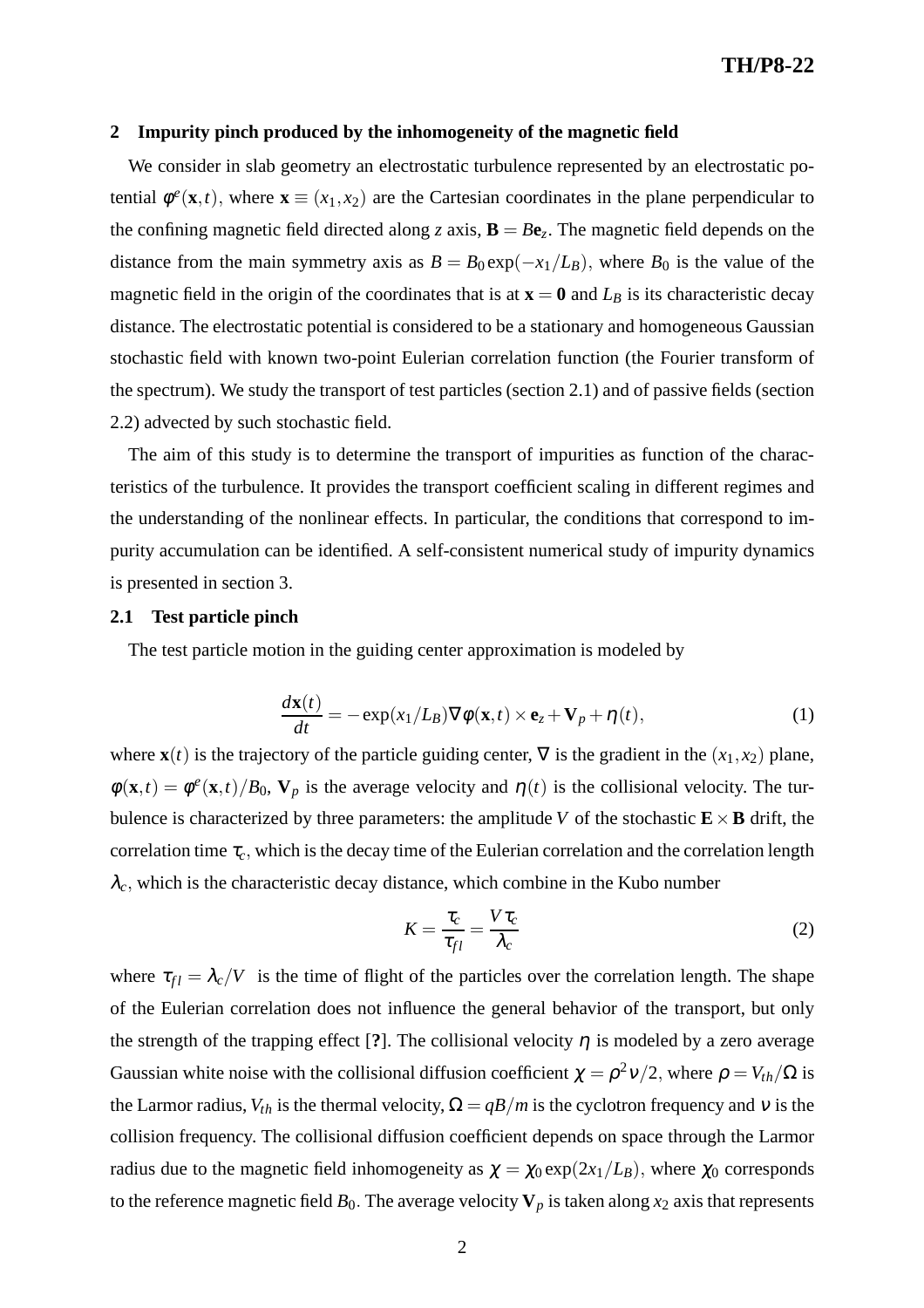# **TH/P8-22**

the poloidal direction. This velocity is the difference between particle average velocity and the poloidal rotation velocity of the stochastic potential. The collisions and the poloidal rotation introduce two dimensionless parameters

$$
\overline{\chi_0} = \frac{\tau_{fl}}{\tau_{coll}} = \frac{\chi_0}{\Phi}, \quad \overline{V}_p = \frac{\tau_{fl}}{\tau_p} = \frac{V_p}{V}
$$
(3)

where the collisional time  $\tau_{coll} = \lambda_c^2/\chi_0$  is the time during which the collisional mean square displacement attains  $\lambda_c^2$ ,  $\tau_p = \lambda_c/V_p$  is the time of decorrelation by the average velocity and  $V_p = |\mathbf{V}_p|$ . One can note that Kubo number,  $\overline{\chi_0}$  and  $\overline{V}_p$  are similar in the sense that all describe physical effects (time variation of the potential, collisions and average velocity respectively) which perturb the motion along the potential contour lines. Small  $\overline{\chi_0}$  and  $\overline{V}_p$  and large *K* correspond to nonlinear regimes strongly influenced by the structure of the stochastic potential.

We use the decorrelation trajectory method [6], [7] for the calculation of the average velocity and of the diffusion coefficient for given Eulerian correlation of the potential and for arbitrary values of the parameters of this model  $(K, \overline{\chi_0}, \overline{V}_p$  and  $\overline{R} = L_B/\lambda_c$ ). This is a semi-analytical approach based on the study of the stochastic equation (1) in subensembles of realizations of the stochastic field, which are determined by given values of the potential and of the velocity in the starting point of the trajectories.

An average asymptotic velocity of the  $\mathbf{E} \times \mathbf{B}$  stochastic drift (the ratchet effect) is obtained for  $\overline{\chi_0}$ ,  $\overline{V}_p = 0$  provided that there is a gradient of the magnetic field (finite  $\overline{R}$ ) and time variation of the stochastic potential [1]. For a static potential the average velocity is transitory and it has a finite asymptotic value  $V^R$  only for finite correlation time (i.e. finite  $K$ ) of the potential. This average velocity is along the gradient of the magnetic field (along  $x_1$  axis) and is given by  $V^R = (V/\overline{R})f(K)$  where  $f(K)$  is a dimensionless function. This function is positive for small Kubo numbers (corresponding to  $V^R$  directed against the gradient of the magnetic field), at a value *Kinv* that is of the order 1, the ratchet velocity becomes negative (parallel with ∇*B*) and it decays to zero for  $K \rightarrow \infty$ . The absolute value of this function is represented in Fig. 1 by the blue line. The physical explanation for this behavior of the average velocity is the following. For fast variation of the stochastic field  $(K < 1)$ , the displacements during the correlation time are much smaller than  $\lambda_c$  and they are along the initial velocities. The latter decrease in the direction of the gradient of the magnetic field ∇*B* producing displacements that are smaller than in the opposite direction. An average displacement appears in the direction  $-\nabla B$  (positive *x*<sub>1</sub>). At large Kubo numbers a part of particles are trapped and perform during <sup>τ</sup>*<sup>c</sup>* almost periodic motion on the corresponding contour line of the potential. The space dependence of the magnetic field does not change the paths of the guiding centers in static potential, which are the contour lines of the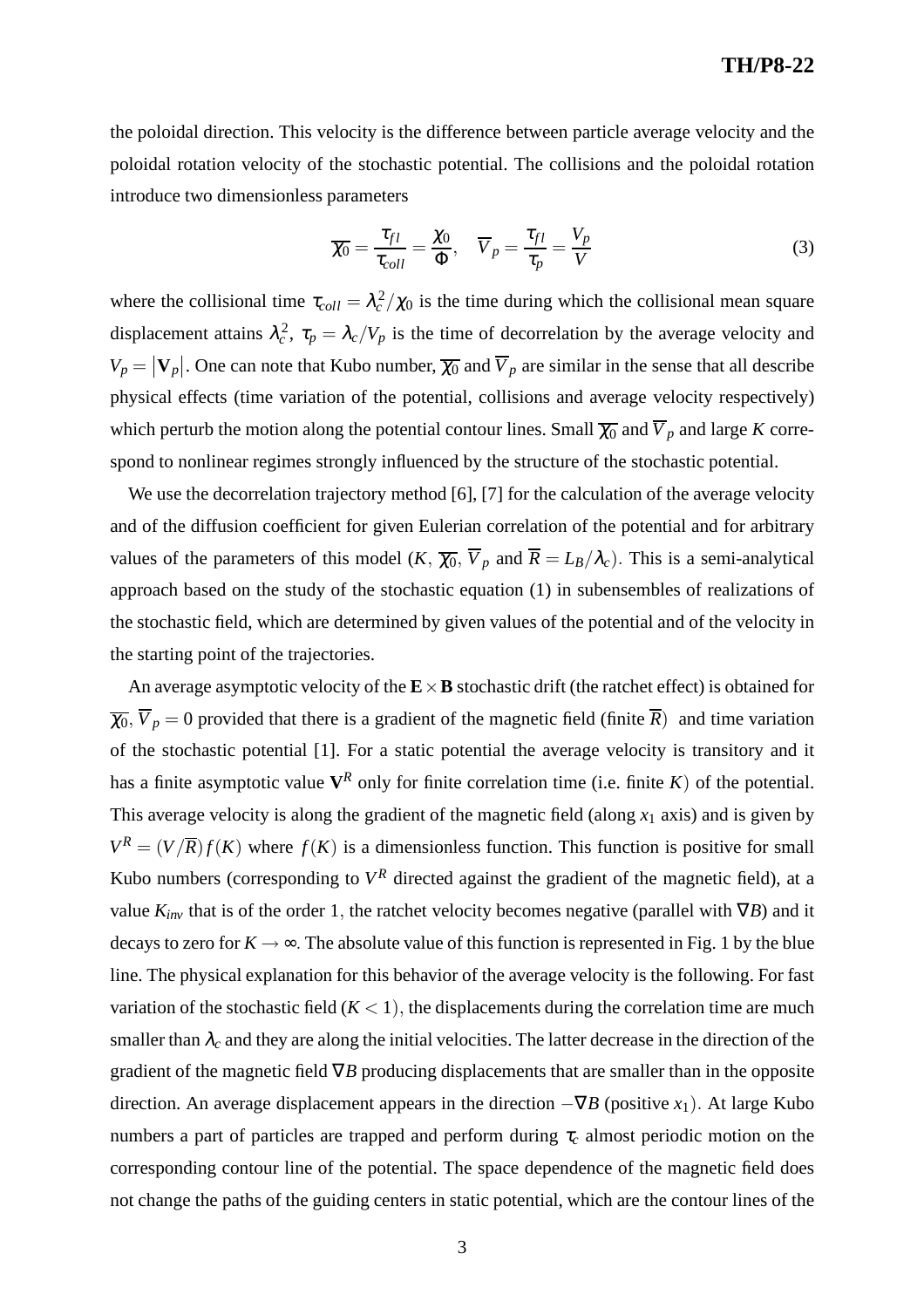# **TH/P8-22**



Figure 1: *The ratchet pinch normalized with V*/*R as function of the Kubo number for the values of*  $\overline{\chi_0}$  *that label the curves* 

potential, but it only influences the velocity along the paths. It is larger in the low magnetic field side and thus the particles stay there shorter time than in the high field side. Then, the average displacement is negative and corresponds to a pinch velocity in the direction of ∇*B*.

The influence of collisions on the motion in the stochastic potential is obtained as an effective Eulerian correlation [2]. The spreading of the trajectories due to collisions produces the decay of this function. Namely, the amplitude of the collision averaged potential decays in time with the factor  $1 + 2\overline{\chi_0}t$  and the square of the correlation length increases with the same factor. This behavior is obtained also for constant magnetic field and determines an effective Kubo number that decays in time. The specific effect for inhomogeneous magnetic fields consists in the drift of the effective Eulerian correlation with the velocity  $-\frac{3\chi_0}{R}$  along *x*<sub>1</sub> axis. This drift is produced by the correlation that appears between the inhomogeneity of the magnetic field and the stochastic potential through the collisional displacements that are inhomogeneous as well. This is a nontrivial nonlinear effect. Collisions also determine a direct contribution to the pinch due to the space dependence of the diffusivity  $\chi$  induced by the magnetic field.

A very strong influence of collisions on the turbulent pinch is seen to appear from very small collisional diffusivity. The pinch velocity is much modified for  $K > 1$  (in the nonlinear regime of the turbulence), but very weakly influenced for  $K < 1$  (in the quasilinear regime). This regime is represented in Fig. 1 by the red lines, which correspond to very small collisional diffusivity  $(\overline{\chi_0} = 0.01, \text{ and } 0.05)$ . These curves are superposed for  $K < 1$  and show significative increase of the pinch velocity at large *K*. At larger values of  $\overline{\chi_0}$  the dependence is reversed (see the black lines in Fig. 1). But at these values of  $\overline{\chi_0}$  the average velocity is collision dominated and the direct contribution of collisions is much larger than the turbulence effect.

The poloidal velocity determines the decrease of the pinch velocity [2]. The decrease appears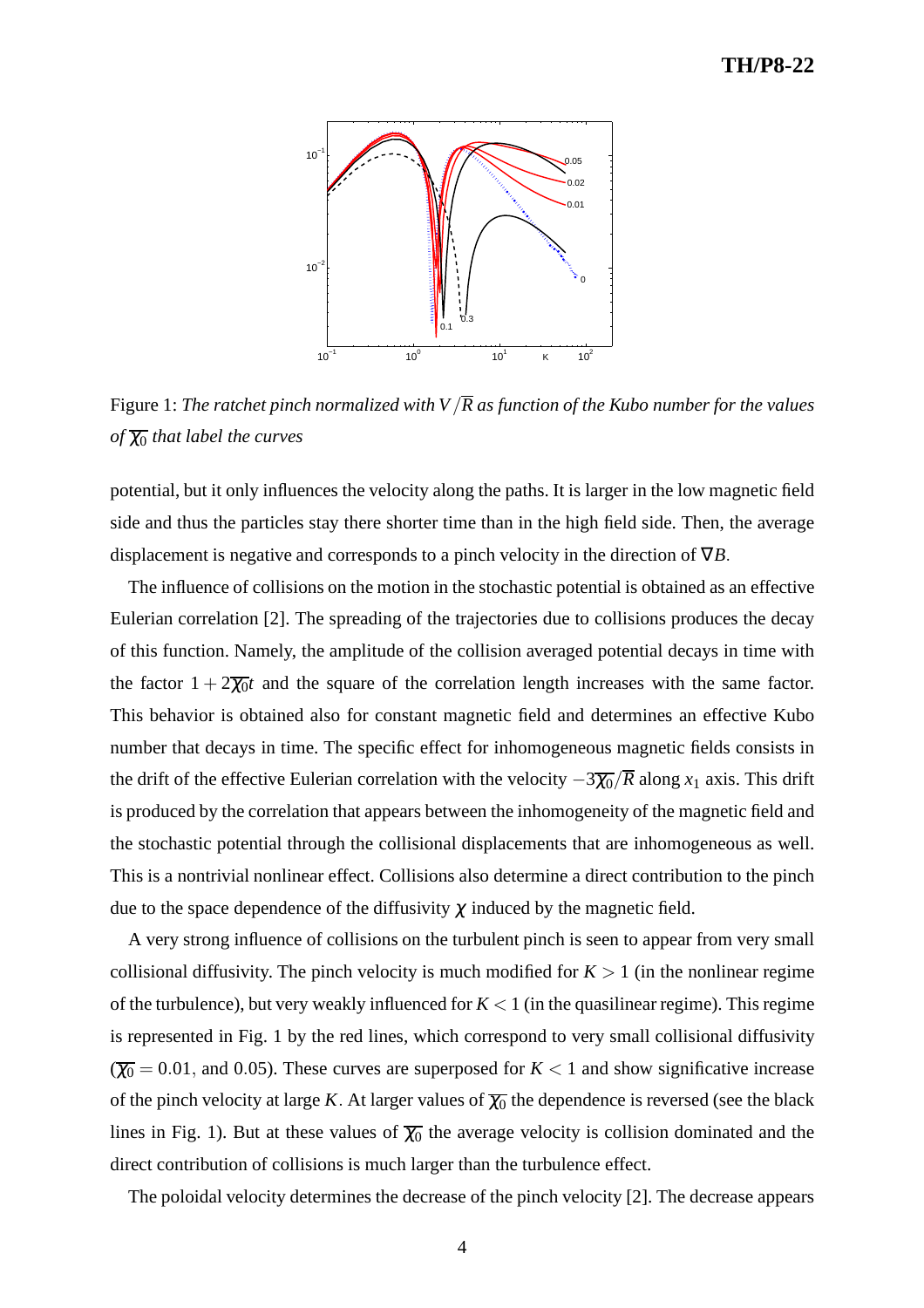only at large Kubo numbers if  $\overline{V}_p < 1$  and for all values of *K* if  $\overline{V}_p > 1$ . The dependence on the Kubo number at large *K* is practically unchanged: it remains approximately as  $K^{-1}$ .

In the presence of poloidal rotation and collisions, the pinch velocity becomes a complicated function of the three parameters  $\overline{\chi_0}$ ,  $\overline{V}_p$  and *K*. In the weekly collisional nonlinear regime characterized by existence of trapped trajectories, the collisions produce the increase of the pinch velocity. They also can produce a second inversion of the sense of the average velocity at large values of *K*. The increase of the pinch velocity by collisions roughly compensates the decay due to  $\overline{V}_p$  reaching at large *K* typical values that are of the order of those obtained in the unperturbed  $\mathbf{E} \times \mathbf{B}$  drift  $(\overline{\chi_0}, \overline{V}_p = 0)$ .

There is however an important difference between the perturbed and unperturbed case. The ratio  $V^R/D$  is much larger than in the unperturbed case due to the strong decrease of the radial diffusion coefficient produced by the poloidal rotation. This ratio is the measure of the effect of the direct transport. The latter is dominant for large values of this parameters and leads to peaked probability profiles. The values of this parameter for the unperturbed  $\mathbf{E} \times \mathbf{B}$  transport are small, of the order  $1/2R$  for both quasilinear and nonlinear conditions. Much larger values are obtained in the nonlinear case for  $K > 1$  in the presence of a weak poloidal rotation. Collisions can also contribute to the increase of the ratio of direct to diffusive transport but the main contribution comes from the poloidal rotation, which strongly increase this ratio by decreasing the radial diffusion coefficient. The weak collisionality regime  $\overline{\chi_0}$  < 0.1 roughly corresponds to the range of the normalized collision frequency that appear in the measurements of the density peaking factor in H mode plasmas presented in Ref. [8]. The values of the poloidal velocity corresponding to the nonlinear regime are  $\leq 1000m/sec$ .

## **2.2 Density pinch**

Due to the space dependence of the magnetic field, the  $\mathbf{E} \times \mathbf{B}$  velocity has non-zero divergence and the density is compressible

$$
\partial_t n + \mathbf{v} \cdot \nabla n = n \frac{\mathbf{v} \cdot \nabla B}{B}.
$$
 (4)

An average velocity **V***<sup>c</sup>* is obtained

$$
\mathbf{V}_c = D \nabla \ln(B) = -\frac{V^2 \tau_c}{L_B} \mathbf{e}_1 \tag{5}
$$

where  $D = V^2 \tau_c$  is the diffusion coefficient and  $\mathbf{e}_1$  is the unit vector along  $x_1$  axis. This velocity is called curvature or turbulence equipartition pinch and appears due to the compressibility effect produced by the inhomogeneity of the confining magnetic field (the right hand side term in Eq. (4)).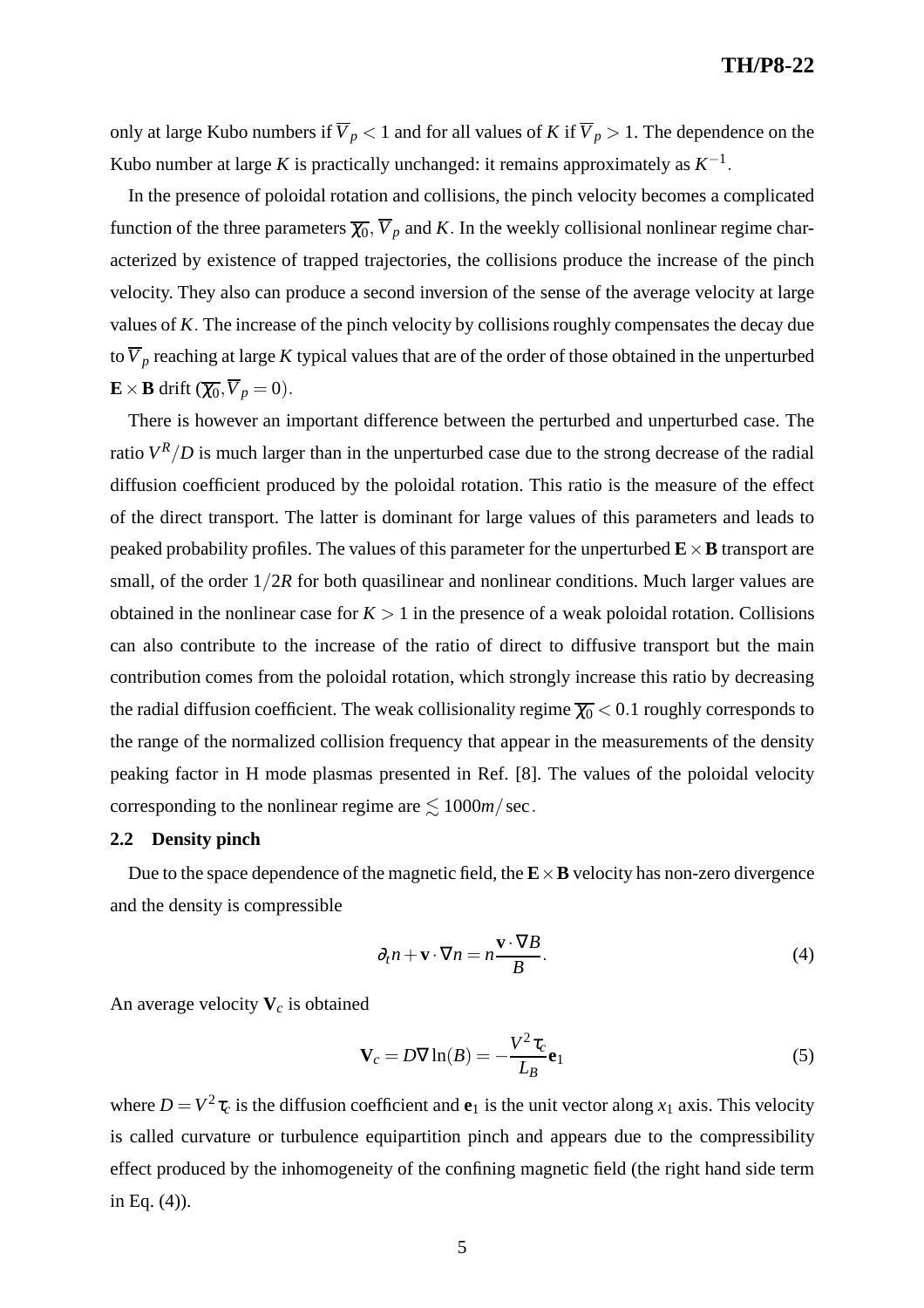We derive the equation for the average density from the stochastic advection equation (4) using the characteristics method and taking into account the effect of the inhomogeneous magnetic field on particle trajectories. The average density is obtained as

$$
\overline{n(\mathbf{x},t)} = \int d^2x' \, n_0(\mathbf{x}') \exp\left(-\frac{x_1 - x'_1}{L_B}\right) P(\mathbf{x} - \mathbf{x}',t) \tag{6}
$$

where the probability of the displacements *P* is defined by  $P(\mathbf{x} - \mathbf{x}', t) = \langle \delta | \mathbf{x}' - \mathbf{x}(0; \mathbf{x}, t) | \rangle$  and  $n_0$  is the initial density. The two effects of the gradient of the magnetic field appear in Eq. (6): the compressibility determines the exponential factor while the modifications of the trajectories should be reflected in the probability *P*.

A general expression for the density pinch velocity that applies for quasilinear and nonlinear turbulence was derived in [5]

$$
V_n = V_R - \frac{D}{L_B} = V_R + V_c. \tag{7}
$$

Thus, the density pinch velocity is the sum of the ratchet and curvature pinches. Eq. (7) also shows that the curvature pinch in the nonlinear turbulence has the same structure as in the quasilinear case but contains the effect of trajectory trapping in the diffusion coefficient  $D = D(K)$ . The density pinch velocity for the quasilinear turbulence is  $V_n = -V^2 \tau_c / 2L_B$ . This velocity is different from both curvature and ratchet pinches. It is half of the curvature pinch (5) and it has the amplitude of the ratchet pinch (**??**) but opposite direction (parallel to the gradient of the magnetic field).

The effect of the pinch velocity  $V_n$  on the average density profile appears in the dimensionless parameter  $p = aV_n/D$  (where *a* is the minor radius) rather than in the absolute values. This parameter, the peaking factor, is an estimation of the average density gradient determined by the equilibration of the advective and diffusive transport when the boundary fluxes are negligible. One obtains in these conditions  $a/L_n \cong p$ , where  $L_n$  is the characteristic length of the average density. The peaking factor produced by the density pinch (7) is  $p = |aV_R/D - a/L_B|$ . This shows that the curvature pinch (second term) contributes to the peaking factor with a constant (small) value  $p_c = a/L_B \cong a/R$ . Density peaking can be driven by the ratchet pinch. It is important to note that this effect appears only in nonlinear turbulence  $(K > 1)$  in the presence of poloidal rotation.

### **3 Self-consistent numerical simulations**

Numerical simulations of the Hasegawa-Wakatani (HW) turbulence were performed to understand the fundamental process of impurity pinch. The HW system, despite its underlying simplifying assumptions, contains the basic elements to investigate transport, including a large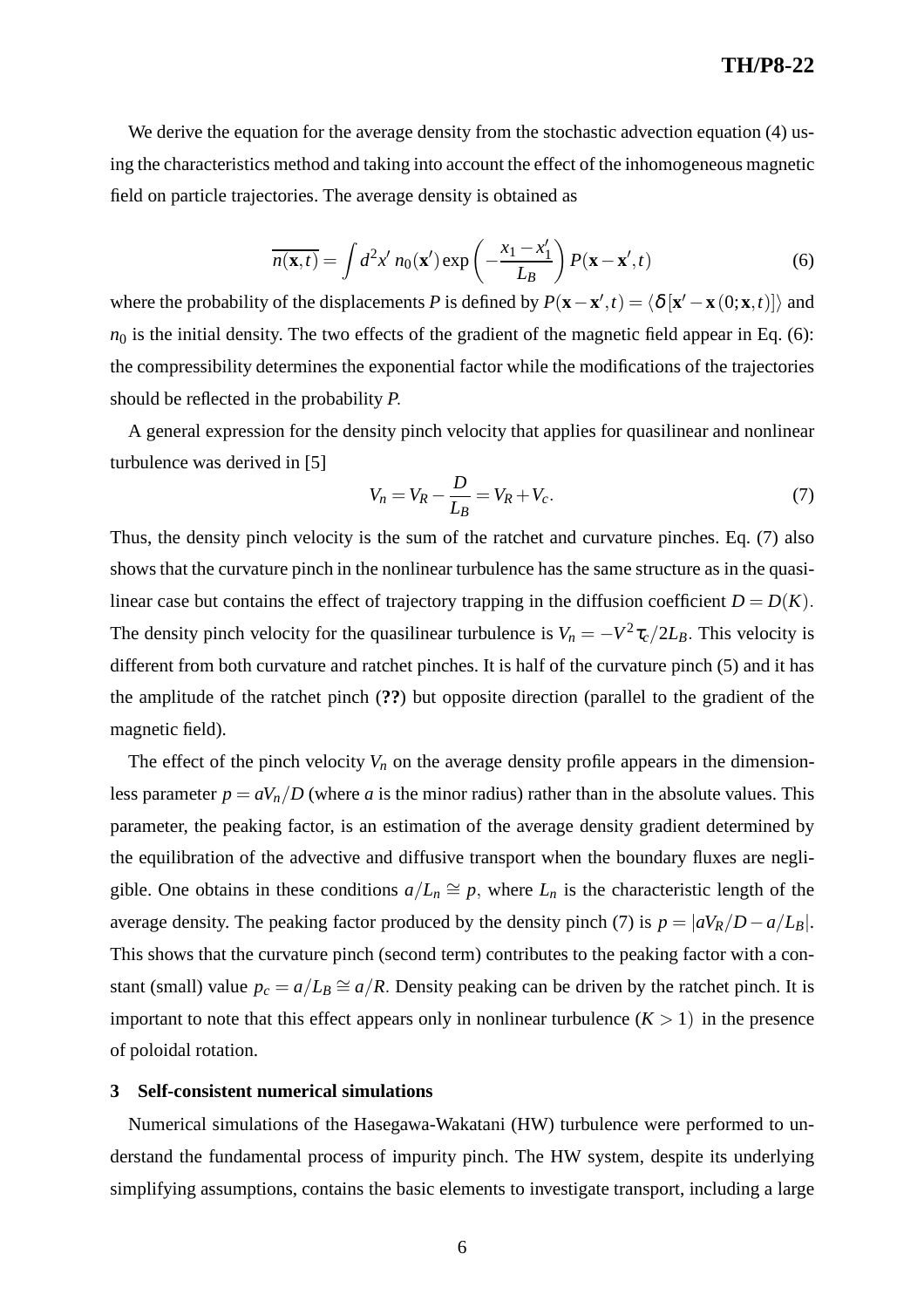

Figure 2: *Contour plots of the impurity density advected by the HW turbulence.*

spectrum of turbulent fluctuations and the spontaneous formation of coherent structures. It has been investigated by many authors in the last two decades [11, 12], In particular, HW system allows the study of cross-field transport by electrostatic drift waves. The phase difference between the potential and the density fluctuations is controlled by the parameter *c*. Depending on the value of this parameter two limits are distinguished. In the,  $c \gg 1$  adiabatic limit, the electrons have a Boltzman distribution, there is no phase difference between *n* and  $\phi$ , and the model reduces to the Hasegawa-Mima equation. On the other hand, in the  $c \ll 1$  quasi-hydrodynamic limit, the system reduces to a two-dimensional Navier-Stokes equation describing the  $\mathbf{E} \times \mathbf{B}$ flow, and a passive advection equation describing the density fluctuations.

Direct numerical simulations of HW system are performed for  $512 \times 512$  grids with a square box size  $L = 64$  with double periodic boundary conditions using a finite difference method for spatialy. The nonlinear terms are computed using a method developed by Arakawa [10]. The time stepping is performed using a predictor-corrector scheme. We have focused on the quasiadiabatic regime obtained for  $c = 0.7$ , which is more relevant for the tokamak edge turbulence. Once the system reaches a well established saturated turbulent regime with stationary statistical properties, we inject Gaussian stripes as initial impurity puffs and then let them advected by the background turbulence according to Eq. (4).